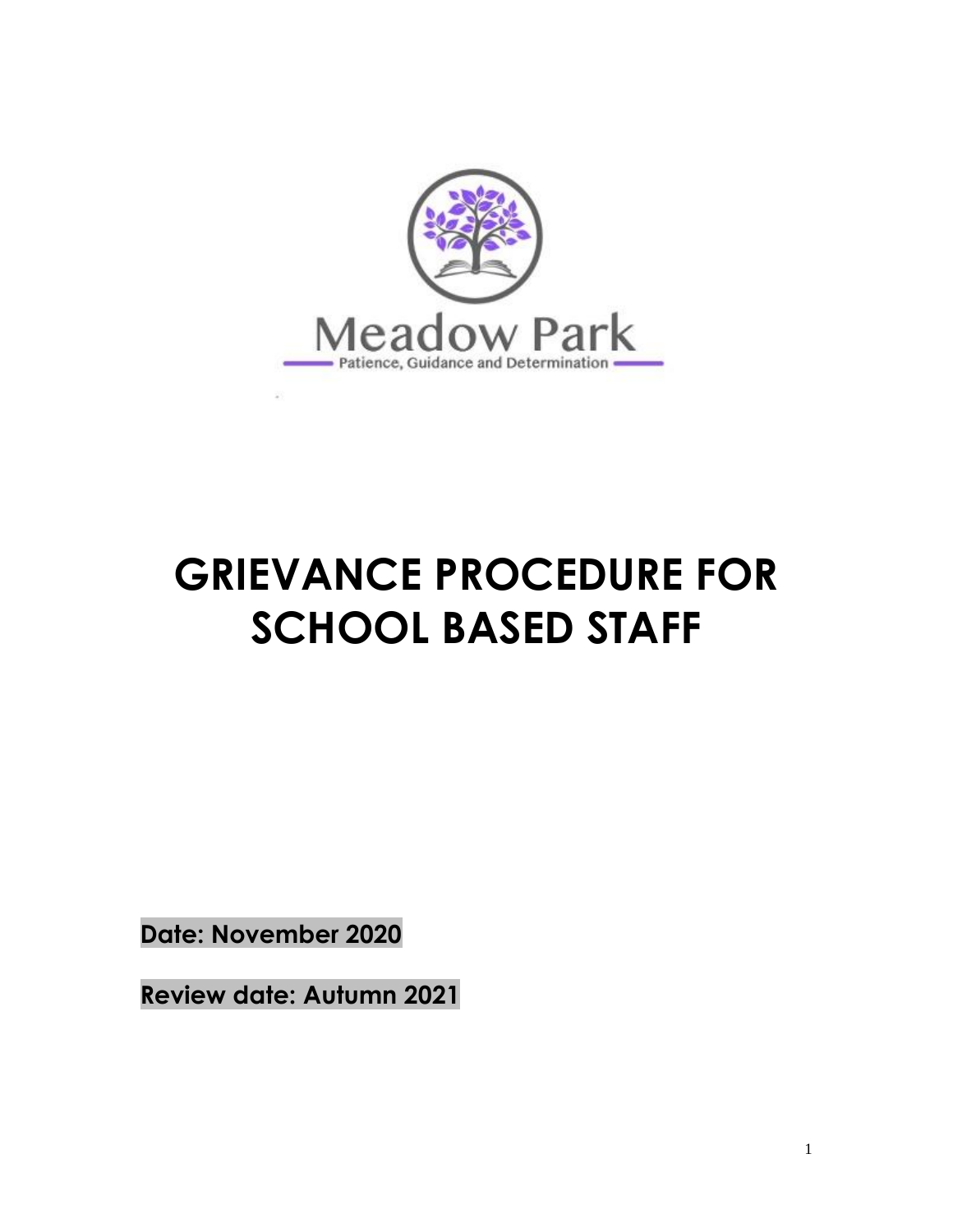Consulted on with Trade unions & Professional Associations October 2020 Recommended to Governing Body for adoption in DEC 2020

# **CONTENTS**

- **1. POLICY STATEMENT**
- **2. INTRODUCTION**
- **3. THE PROCEDURE**

**Stage 1**

**Stage 2**

**4. APPEAL HEARINGS**

# **APPENDICES**

- **APPENDIX A - Resolution Form – Stage 1**
- **APPENDIX B - Procedure for the conduct of an appeal hearing**
- **APPENDIX C - What is Mediation**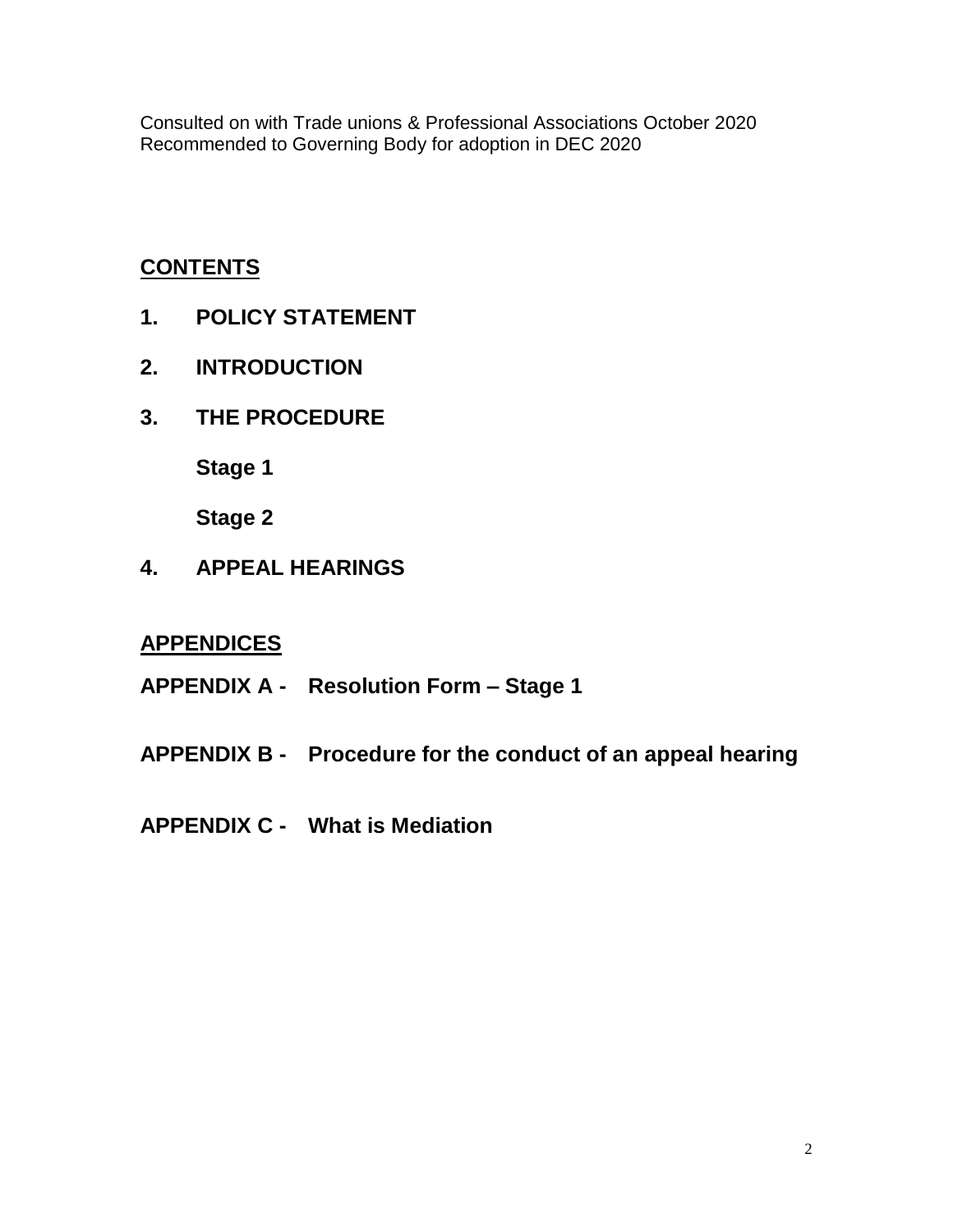# **GRIEVANCE PROCEDURE FOR SCHOOL BASED STAFF**

# **1. POLICY STATEMENT**

- 1.1. The Governing Body of Meadow Park School is committed both to providing education of the highest quality for all its pupils and to exercising its responsibilities for managing employees in a positive and supportive way. These commitments require the Governing Body to ensure that a fair and established procedure should exist whereby a grievance related to a person's employment may be aired, with a view to its resolution.
- 1.2. Grievance procedures are necessary for promoting fairness and order in the treatment of individual grievances or disputes and for ensuring the application of consistency in the management of such grievances.
- 1.3. This procedure has been adopted by the governing body of Meadow Park School following consultation with staff and their trade union/professional association representatives. This procedure supersedes any procedure previously in place in this School either formally or through custom or practice for the management of grievances.

# **2. INTRODUCTION**

2.1. This grievance procedure is separate and distinct from the disciplinary procedure. The grievance procedure should not be used as a means of imposing any disciplinary penalty on the employee. If, however, the question of disciplinary proceedings arises as a result of the hearing of a grievance, it should be dealt with in accordance with the school's disciplinary procedure. A copy of this procedure can be obtained from the School's Business Manager. Similarly, disciplinary proceedings shall not be affected or interrupted by the employee invoking the grievance procedure.

As per ACAS guidance, issues which can be raised under this process include:

- Terms and conditions of employment (not grading)
- Health and Safety
- Work relationships
- Bullying and harassment
- Working environment
- Discrimination
- 2.2 Making a false, vexatious or malicious grievance under this procedure is a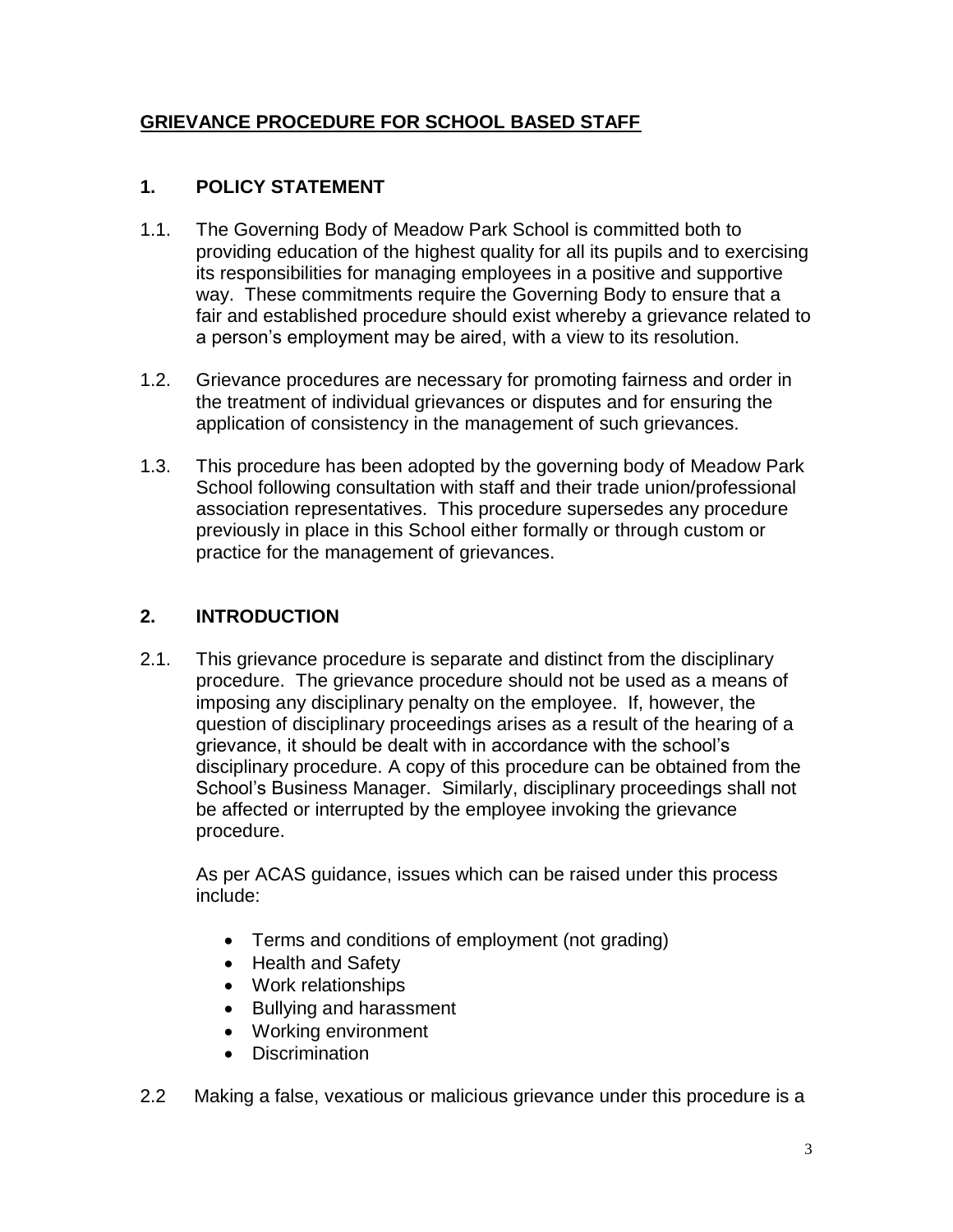serious disciplinary offence which could result in disciplinary action following an investigation.

- 2.3 If the investigating officer considers that the subject matter of the grievance indicates a potential case of misconduct, they may decide that it is more appropriate to cease or put on hold any further consideration of the issues under this procedure and to refer the issues for consideration under the School's disciplinary procedure.
- 2.4 Headteachers / senior nominated Managers and / or Governors involved in this process will deal with matters as timely as possible and will keep employees and their Professional Association/ Trade Union representative regularly updated if the required timescales cannot be met.
- 2.5 The Governing Body shall appoint a Committee, referred to as the Appeals Committee, consisting of not less than three governors, with delegated powers to deal with grievance matters that reach the appeal stage. For those Schools that have signed up to the KMBC Human Resources SLA, a representative from Human Resources will attend to advise the Appeals Panel. It should be noted that for Community Schools who have not signed up for the HR SLA, the Local Authority reserves the right to send a representative to advise any Governors panel. The Headteacher or Staff Governors should not be a member of this Committee. Given the potential involvement of the Chair of the Governing Body in grievance issues at a stage prior to the Hearing (see 3.2 below) it would also be appropriate for the Chair not to be a member of this Committee.
- 2.6 The school should make arrangements with their Clerk to Governors for notes to be taken of any meetings held under this procedure and of any subsequent Appeal Hearing. The notetaker should not be any member of the Governors panel nor should it be the HR Adviser to the Panel. Such notes will be typed up within ten working days of the Appeal Hearing. Such notes will be distributed to all parties who attended the Hearing, as soon as possible thereafter. but within five working days of being signed by the Chair of the appeal. Governors may still make their own notes during a Hearing to assist in their decision making on the conclusion of the Hearing.

# **3 THE PROCEDURE**

# **STAGE 1**

3.1 Before raising a grievance under Stage 2 of this procedure, complainants should try to resolve the matter either through discussing the matter with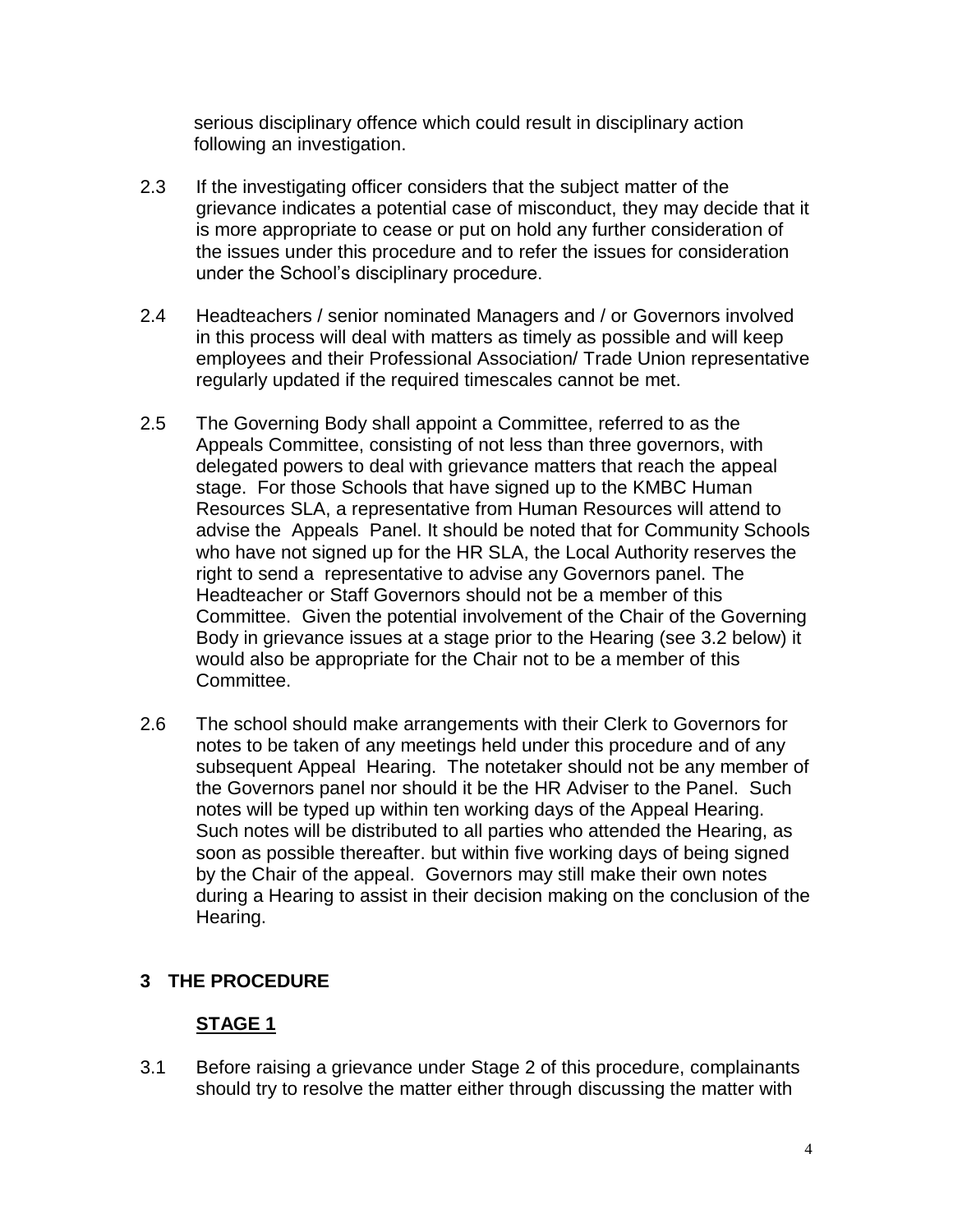their Headteacher / Manager,(or in the case of a grievance involving the Headteacher) with the Chair of Governors or, if possible, with the other party.

- 3.2 Stage 1 will be used to resolve a grievance in the following ways:
	- i. Participating in a mediation session with both parties facilitated by an independent mediator from the Local Authority. Both parties must agree to attending such a mediation session. Further details of the mediation process are attached at Appendix C.
	- ii. A stage 1 meeting being arranged with the Headteacher / Manager, complainant and respondent to try to resolve the issues that are causing concern to the complainant. In the case of a grievance submitted against the Headteacher, the Chair or Vice Chair of Governors would attend this meeting. At Stage 1 it is not expected representation from Professional Associations/Trade Unions will be required to facilitate resolution of the issues at a local level. However an employee may decide they wish to be accompanied and this will be facilated if required.

If the Stage 1 process successfully resolves the grievance, the form found at Appendix A will be completed to record this and a copy of the form will be placed on both individuals personnel file in School.

# **STAGE 2**

- 3.3 Where the matter is still not resolved under stage 1 of the procedure, or if it is determined by the Headteacher or Chair of Governors on receipt of the grievance that the matter is too serious to be dealt with under the stage 1 of the process the employee / Headteacher / Chair of Governors should submit written notification to the Clerk of the Governing Body that the matter will be proceeding to Stage 2. The written notification **must** state what resolution the complainant is seeking in relation to their grievance.
- 3.4 At this point in the procedure, the Clerk to the Governing Body will share a copy of the grievance submitted by the complainant with the respondent named in the grievance.
- 3.5 An Investigating Officer will be appointed to investigate the grievance submitted.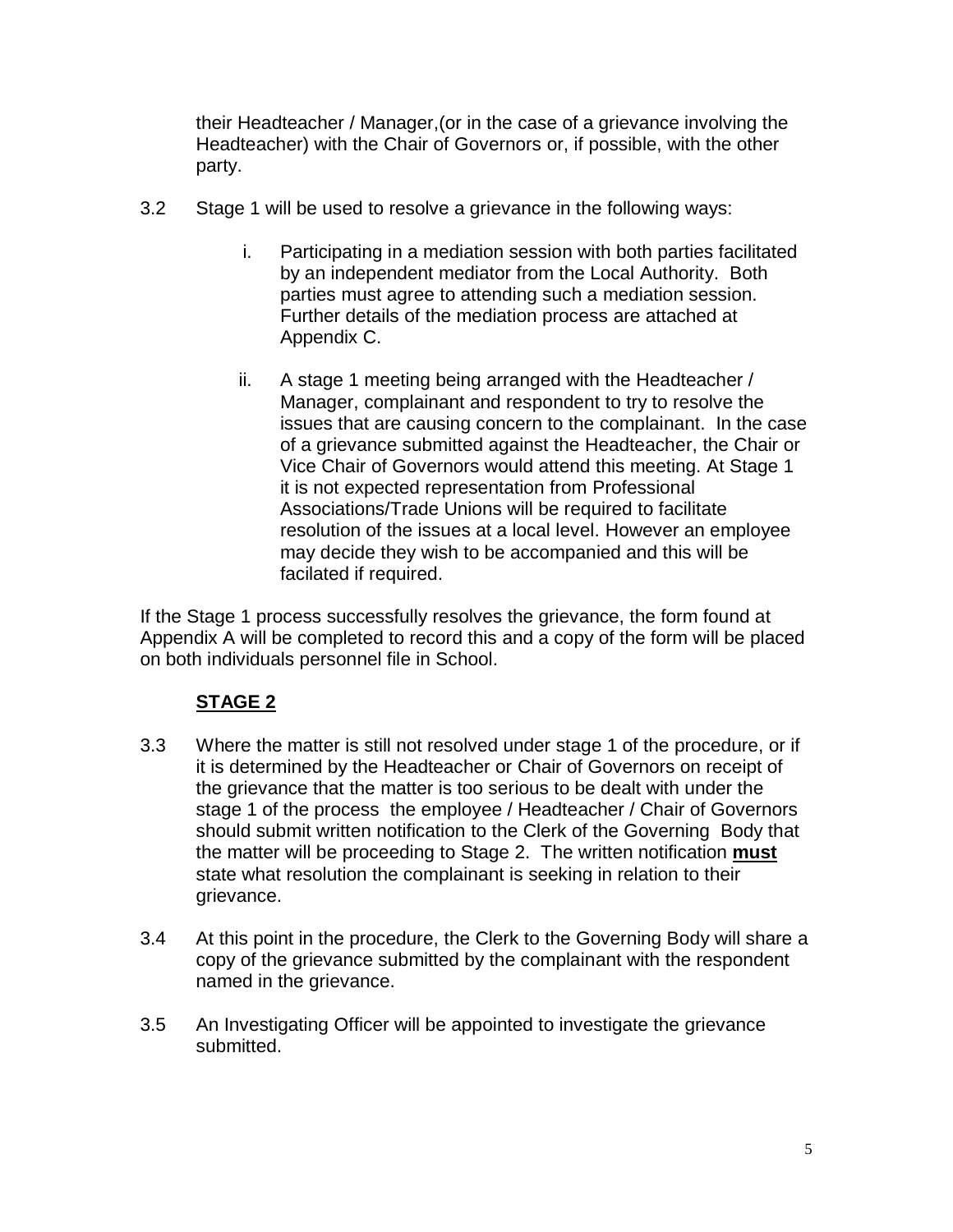- 3.6 In most cases, the Headteacher would act as the Investigating Officer, however they can delegate this authority to a Senior Manager in the School if deemed appropriate. Care should be taken that the person who is to be the Investigating Officer has no direct interest in the outcome of the case and is not a witness to any of the events referred to in the grievance notification.
- 3.7 If an employee is raising a grievance against the Headteacher, the Chair of Governors would normally act as the Investigating Officer. If this is not possible, the Vice Chair of Governors would act as the Investigating Officer. If either Governor has already been involved at Stage 1 of the process, they should not act as the Investigating Officer and another Governor should be appointed to act as Investigating Officer.
- 3.8 The Investigating Officer will arrange to meet with the complainant as soon as possible to discuss their grievance. This meeting will normally be held within 15 working days of a complainant submitting their formal grievance. The employee may be accompanied by a Professional Association / Trade Union / representative or work colleague.
- 3.9 The Investigating Officer will also arrange to meet with the respondent in order for them to have an opportunity to respond to the issues raised in the grievance. The respondent may be accompanied by a Professional Association / Trade Union / representative or work colleague.
- 3.10 The Investigating Officer may also need to interview anybody else linked to the grievance in order to establish more details in relation to the grievance raised. Anyone identified as a witness should be advised that interview notes will be taken and given to the witness to sign and date to confirm they are an accurate reflection of the interview. Witnesses should be advised that these notes may be disclosed to both the complainant and respondent named in the grievance as part of the formal process and also they may be required to attend a formal hearing as a witness to be questioned on the information they have given to the Investigating Officer.

# **Outcome of stage 2**

- 3.11 On conclusion of the investigation, the Investigating Officer should prepare a report detailing their findings. The outcome should be communicated to the employee concerned with a letter attaching a copy of the report and any supplementary evidence within 10 working days of the completion of their investigation. The outcome may be:
	- To uphold the grievance.
	- To partly uphold the grievance.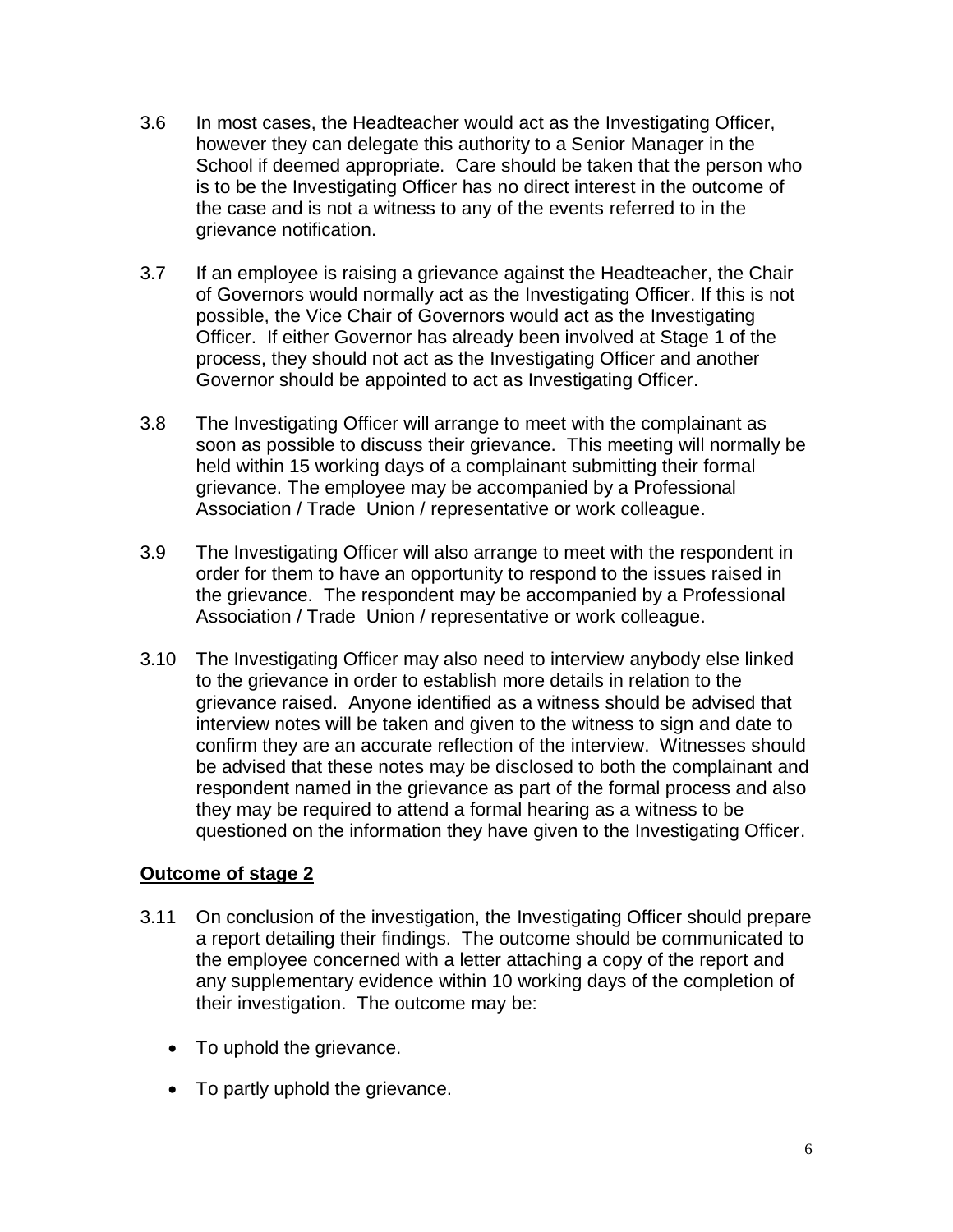• To dismiss the grievance.

Where the Investigating Officer concludes one of the above, they will make recommendation(s) for management and / or the employee to follow.

If the grievance was against named individual(s), they should also be advised of the outcome of the investigation, and where appropriate, what action will be taken, (e.g. grievance has been dismissed, training recommendations, taken forward under the Disciplinary procedure etc).

# **4. APPEAL HEARINGS**

- 4.1 The employee will have the right to appeal against the decision of the Investigating Officer. The appeal should be submitted in writing including a statement of case (see below), to the Clerk to the Governors, within ten working days of receipt of the written confirmation of the Investigating Officer's decision. In all cases of appeal, both parties (ie the investigating officer and the employee) will be required to submit a statement of case. In the case of the employee, this statement of case should outline their reasons for their appeal.
- 4.2 The purpose of an appeal hearing is not to re hear the grievance but to examine the grounds of appeal.
- 4.3 Appeals are not intended to allow for an employee to present the same information to an appeals panel and as such the grounds for appeal must be clearly stated and must be based on the original paperwork. Notification of a disagreement with the investigating officer's decision is not sufficient enough reason on its own as grounds for appeal. Further details of the specifics of the grounds for appeal must be given by the employee.
- 4.4 The Clerk shall make arrangements to convene a meeting, on a mutually convenient date, of the Appeals Committee to consider the appeal. Where possible, the meeting for this purpose shall take place within fifteen school working days of receipt of the appeal. The parties concerned shall be given five school working days' notice of the time and place of the appeal hearing. The parties concerned will also be provided with at this time, copies of all documentation received to date that is to be placed before the Appeals Panel. This will include all papers previously submitted in evidence to the investigating officer. Only in exceptional circumstances and at the discretion of the Chair of the Appeal Hearing, will documentary evidence that has not been included with the Statement of Case be allowed to be submitted on the day of the appeal hearing.
- 4.5 At this time, the Clerk to Governors will also inform the person named in the grievance that the complainant has submitted an appeal and they will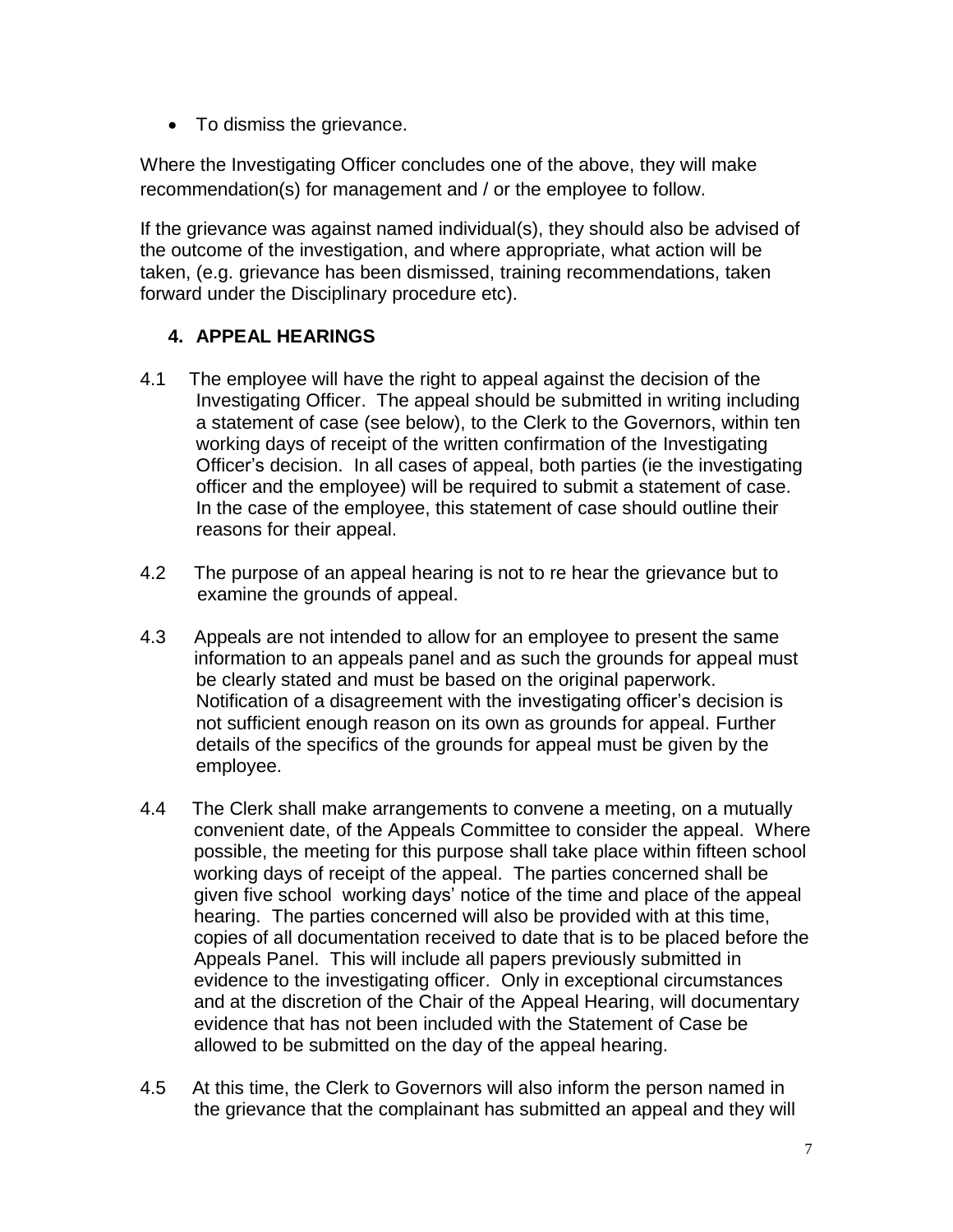be advised if they are required to attend the appeal hearing as a witness.

- 4.6 The employee raising the grievance may be accompanied by a Professional Association / Trade Union / representative or work colleague and the Investigating Officer would normally be accompanied by a Human Resources Officer at the appeal hearing.
- 4.7 The procedure to be followed in respect of an appeal hearing is outlined at APPENDIX B.
- 4.8 The decision of the Appeal Committee shall be final and there is no further right of appeal.
- 4.9 The Chair of the Appeals panel will communicate any recommendations made as an outcome of the appeal, to the Headteacher or any other appropriate person in the School within five working days of the outcome letter being sent to the appellant, this will include forwarding a copy of the outcome letter to the Headteacher.
- 4.10 The respondent who has been named in the grievance will also be notified of the outcome of the appeal by the Chair of the panel.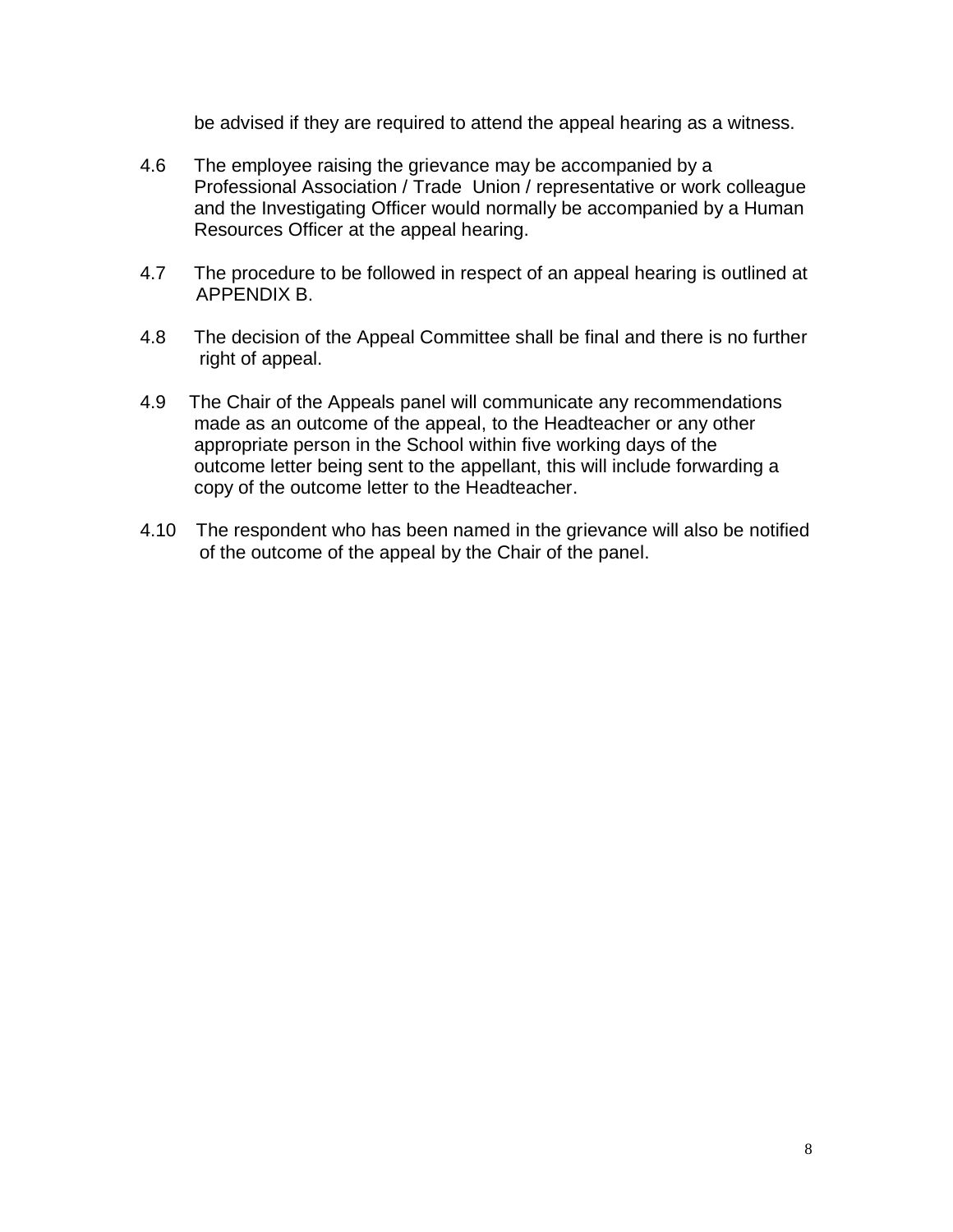# **APPENDIX A**

| RESULUTIUN FURM – STAGE T GRIEVANCE                                               |
|-----------------------------------------------------------------------------------|
| <b>Issues discussed</b>                                                           |
|                                                                                   |
|                                                                                   |
|                                                                                   |
|                                                                                   |
|                                                                                   |
| Agreed outcomes / action points                                                   |
|                                                                                   |
|                                                                                   |
|                                                                                   |
|                                                                                   |
|                                                                                   |
|                                                                                   |
| Timescale for implementation:                                                     |
|                                                                                   |
|                                                                                   |
|                                                                                   |
| Responsible Officer                                                               |
|                                                                                   |
|                                                                                   |
|                                                                                   |
| Review date agreed by all parties (NB, a review period may not be required in all |
| cases)                                                                            |
|                                                                                   |
|                                                                                   |
|                                                                                   |
|                                                                                   |

# *To be signed by all parties in attendance.*

| We accept the above agreed outcome / action points will address the issues<br>raised under the informal stage of grievance procedure. |  |
|---------------------------------------------------------------------------------------------------------------------------------------|--|
|                                                                                                                                       |  |
|                                                                                                                                       |  |
|                                                                                                                                       |  |
|                                                                                                                                       |  |
|                                                                                                                                       |  |
| Date                                                                                                                                  |  |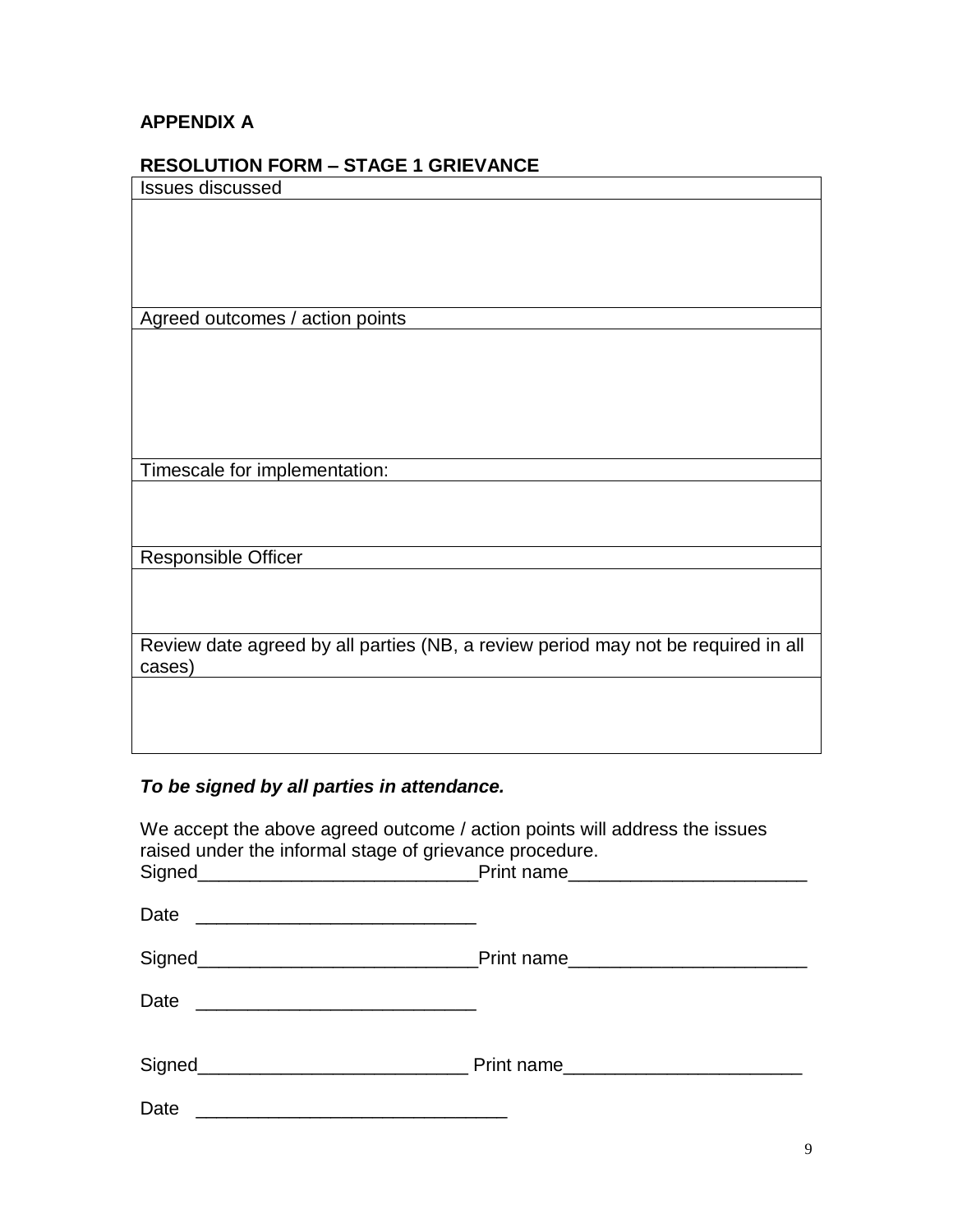# **APPENDIX B**

## **PROCEDURE FOR THE CONDUCT OF A FORMAL HEARING**

The Clerk to the Governing Body or other officer appointed by the school for this purpose shall minute the hearing

- 1. All business connected with the meeting should be discussed in the presence of all concerned, except when the appropriate Governors Committee consider their decision in accordance with Paragraph 10 below.
- 2. Introduction by the Chairperson and reminder to members and all present of the Procedure under which the hearing has been called, the manner in which the hearing will be conducted as set out below in paragraphs 3-12 and the degree of confidentiality required.

**The Chairperson shall also remind all of those present at the hearing that the Chairperson shall control the hearing at all times and that decisions on procedure, (including the admissibility of evidence and the calling of witnesses) and the conduct of parties and their representatives present at the hearing made by the Chairman shall be binding on all.**

- 3. Employee to state their grounds for appeal and call any witnesses they sees fit.
- 4. Panel to seek points of clarification from the Employee arising from their submission.
- 5. Questions by the investigating officer to the Employee.
- 6. Investigating Officer to summarise the case in support of their decision
- 7. Panel to seek points of clarification from the Investigating Officer
- 8. Questions by the Employee to the Investigating Officer
- 9. Summary statement by the Employee
- 10. Summary statement by the Investigating Officer
- 11. Panel may ask further questions of either party

*All parties to withdraw; Human Resources adviser to panel and clerk to remain*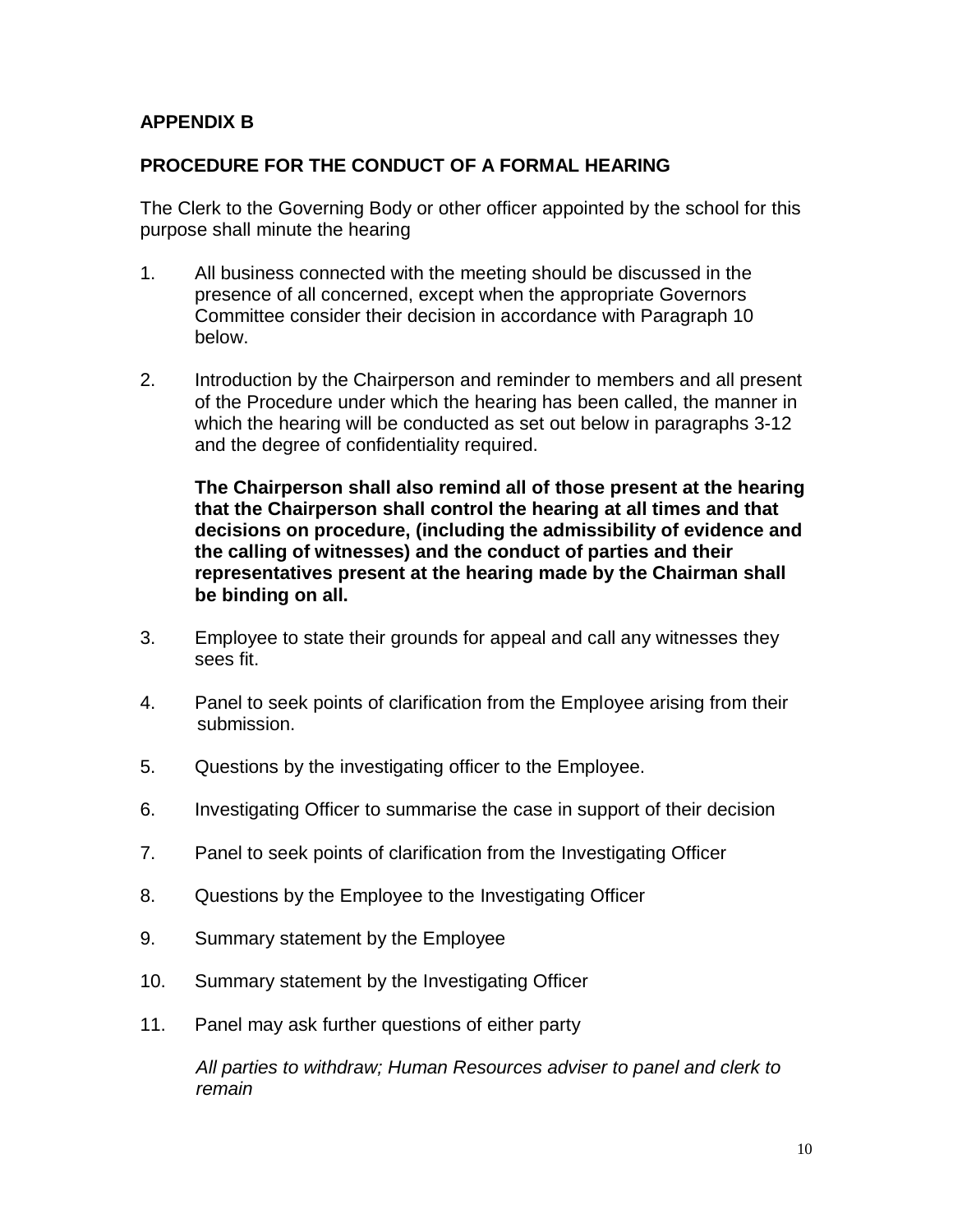- 12. Panel deliberation and conclusion
- 13. Recall of both parties to hear the decision of the Panel
- 14. Confirmation of the panel's decision within 10 days of the date of the hearing which is final.

**NOTE: If the member of staff whose action or inaction gave rise to the initial expression of grievance is in attendance at the hearing then the Chairperson of the appeals panel may modify the above procedure to afford them the opportunity to make representation and be questioned upon that representation by the other parties present as considered appropriate.**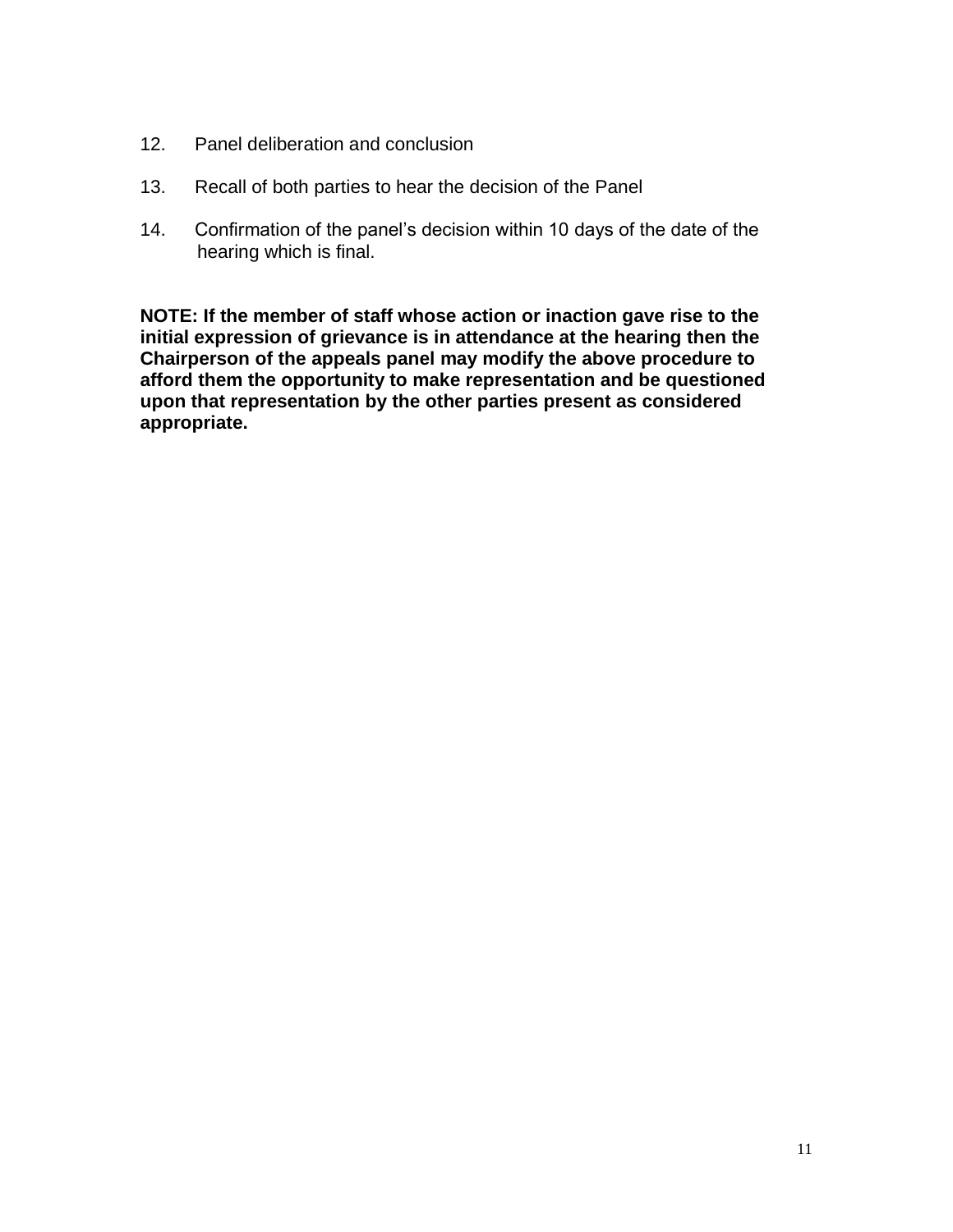## **APPENDIX C**

#### **What is Mediation?**

As a responsible employer, Knowsley is committed to ensuring that our employees can carry out their job of work in and safe and supportive environment. We have a variety of ways for employees to improve their position in work through supportive policies and procedures. However, during the course of your working life you may develop issues that are of concern to you which may benefit from third party intervention.

Mediation is an alternative process for resolving disputes in which a trained Mediator facilitates a mediation session(s) where you and the person you are in dispute with negotiate an agreement to end your conflict. Mediation is used as a conflict resolution strategy for employees who are unable to resolve their dispute without assistance.

Mediation is not the answer to every conflict situation; however a mediation session can create a turning point in conflicts that have festered for years.

The Mediator is not empowered to make the decision for you about the conflict. Their role is to facilitate the process and enable a dialogue to take place between the two parties. The aim of this is for you and the person you are in dispute with to find an agreement that will enable you to establish mutually acceptable future behaviour.

The Mediator will not be able to provide legal advice or support you through any other formal procedure. Instead they will help to guide you to:

- Try to understand the issues of concern
- Consider options for resolving the problems
- Find a mutually acceptable solution

#### **What Mediation is not**

Mediation is not an attempt to decide who was/is at fault. Mediation is a structured, assisted process to bring the dispute to an end, not to declare winners or losers.

Mediation is not designed to establish the true facts of what happened. Mediation looks to the present and to the future.

Mediation is not designed to find out what the mediator thinks about the situation. The Mediator's role is to lead and guide the disputants towards a truce.

#### **Why should I choose Mediation?**

Quite simply mediation is your opportunity to be heard. During the mediation session the parties are able to talk directly. Mediation is not bound by the rules of a formal proceeding, therefore parties are able to bring up whatever concerns them most. If you believe you have an issue with a work colleague that cannot be resolved without the support of a third party; mediation may be able to help.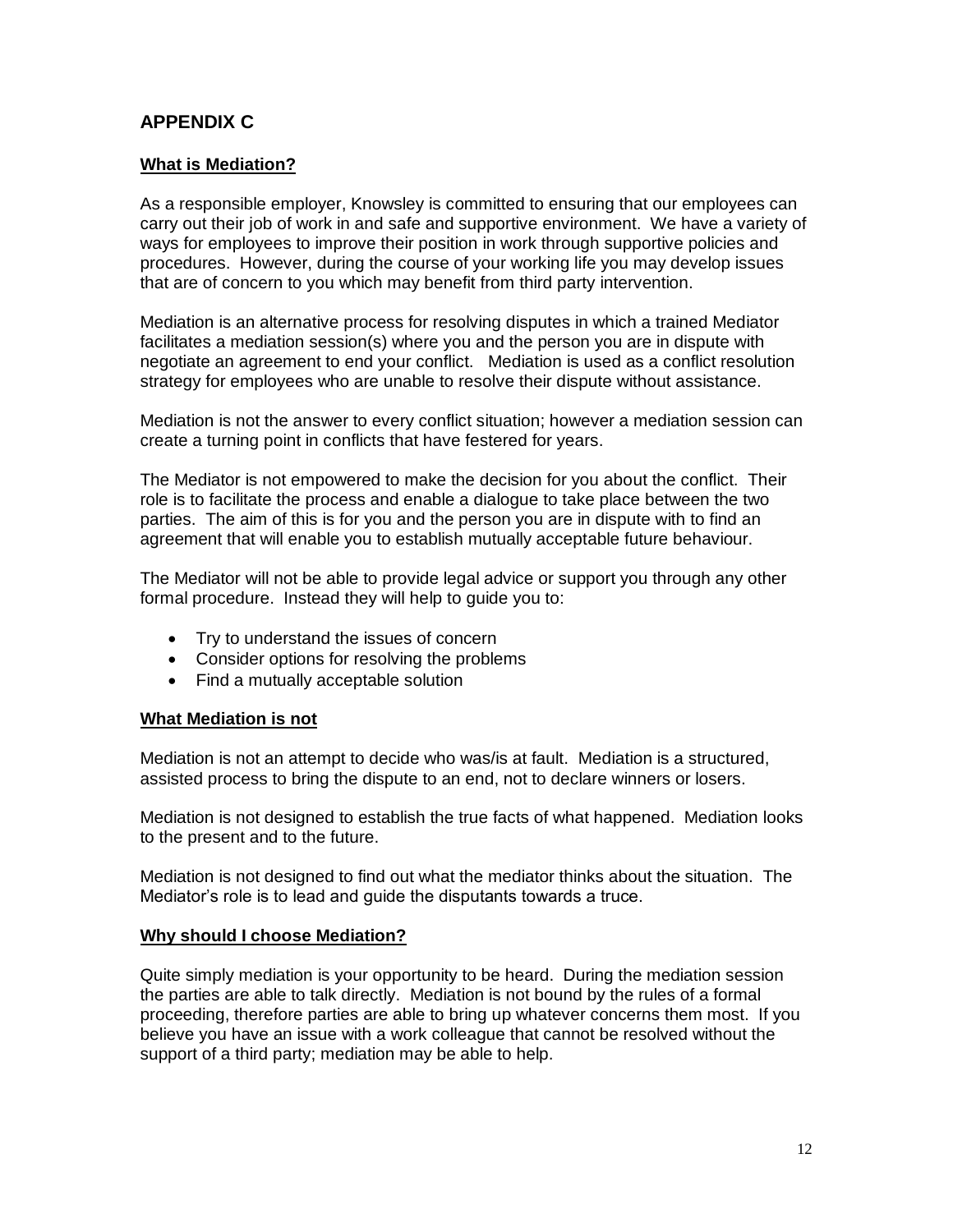#### **What can I expect to happen in Mediation?**

It is a formal process. Therefore the Mediator will arrange to meet with both yourself and the individual who you have named as having an issue with. It is important for mediation to be safe that both parties agree to commit to this process and be open to finding a resolution.

A Mediation session is structured as follows:

#### First Contact First Party

The Mediator will make contact with one of the disputants to talk through the process of mediation and answer any questions. The Mediator is not there to ascertain what is going on.

#### First Contact Second Party

The Mediator will meet with the second party as they as met with the first party.

#### Working on the dispute

The Mediator will arrange times and a location that is neutral to both parties.

#### Opening Statement

The Mediator will open the session with a welcome and an explanation of what will happen.

#### Uninterrupted Time

Each person takes a turn speaking while everyone else listens, no interruptions are allowed.

#### The Exchange

Then the discussion takes place. For a while people may accuse each other and attempt to set each other straight on facts. They explain why they are upset and may make demands.

The Mediators will keep the discussion within the agreed boundaries, making sure that each person is heard and each is protected. The Mediators will not try to determine the truth or who is at fault. Rather, they listen for what matters to people and for possible areas of agreement. Sometimes the Exchange brings about what we call a "turning point" of reconciliation.

#### Setting the agenda

Discussion shifts towards the future: what will happen from now on? The parties agree on an agenda of issues, which need resolution.